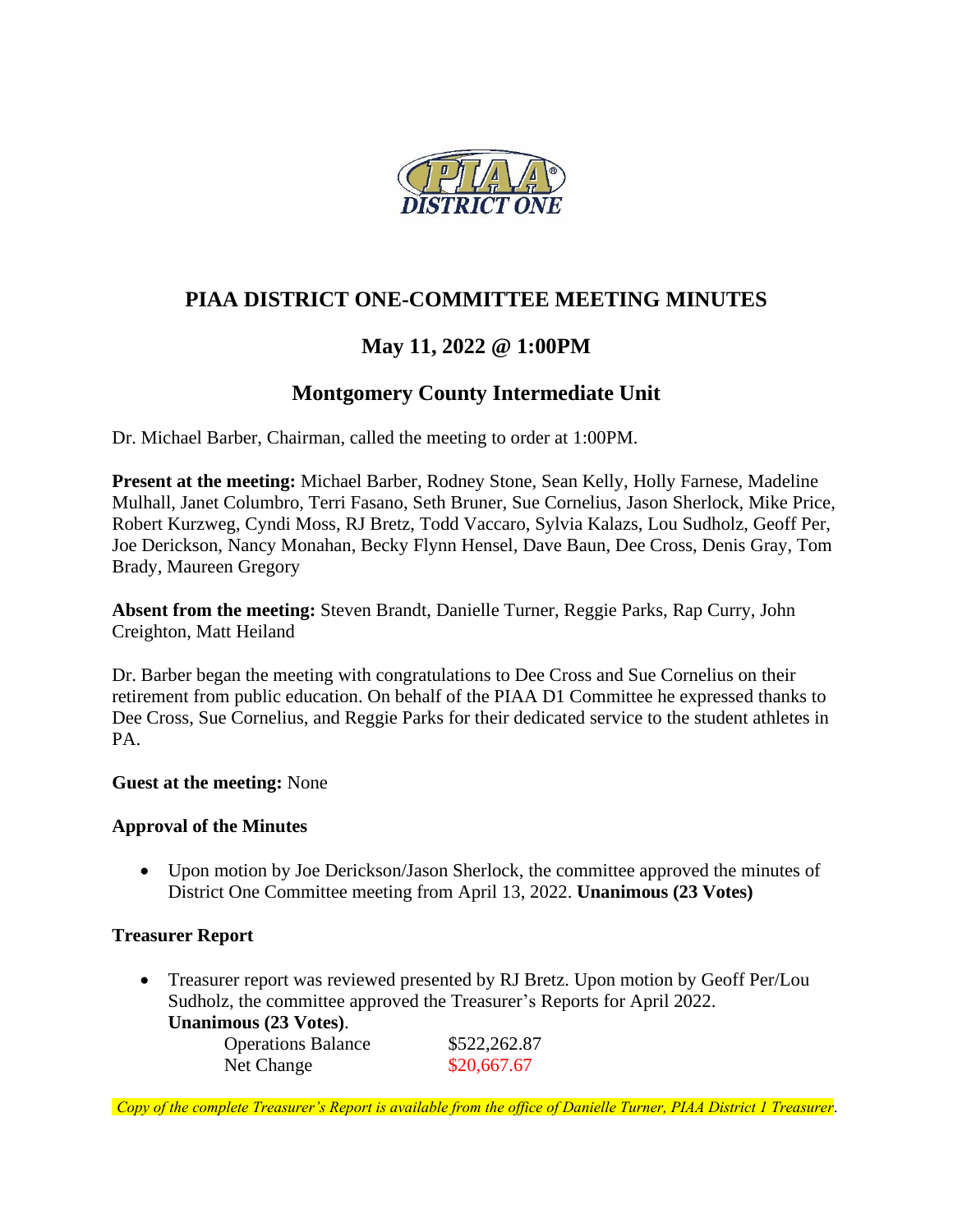### **Student Transfer List**

▪ Upon motion by Seth Bruner/Denis Gray, the committee approved all Transfer Student Requests on the list provided to D1 Committee members. **Unanimous (23 Votes)**

## **Foreign Exchange Student List**

• There were no Foreign Exchange Student Requests this month.

**Public Comment** - No public comment was made.

### **Executive Secretary Report** – Mr. Stone / Mr. Kelly

- Sean Kelly presented the dates for the D1 Meeting Dates for 2022-2023. Dates subjected to change after PIAA BOD dates are released.
- PIAA BOD passed a policy (Dec. Meeting) that Districts will no longer be able to utilize cash disbursements to game workers. Rod Stone and Sean Kelly have been in communication with other PIAA Districts to investigate best practice/coordination for payment of game workers.
- Sean Kelly presented the Spring Sport Updates. All seeding meeting dates are posted on the website. Meetings will be held via zoom. When able, championship contests will be held at neutral sites.
- Sean Kelly will be meet with a representative of the Philadelphia Eagles to discuss NFL Girls Flag Football Program that was introduced to area schools this past year. Information will be passed on to member schools.

## **PIAA BOD Report** – Dr. Barber

• PIAA distributed a survey in reference to a Basketball Shot Clock. Results of the statewide survey showed a near 50% for – 50% against. The proposal will be discussed at the next PIAA BOD meeting, but it failed in the PIAA Basketball Steering Committee meeting.

### **New Business**

- Dr. Sherlock presented the District One Committee nominations for 2022-2023 school year. The District One Committee voted for the approval of the District One Chairman and Vice Chairman, along with Advisory positions.
	- Upon motion by Bob Kurzweg/Dave Baun, the committee approved the appointment of Dr. Michael Barber as the PIAA D1 Chairman for the 2022-23 year. **Unanimous (23 Votes)**
	- Upon motion by RJ Bretz/Seth Brunner, the committee approved the appointment of Mr. Steven Brandt as the PIAA D1 Vice Chairman for the 2022-23 year. **Unanimous (23 Votes)**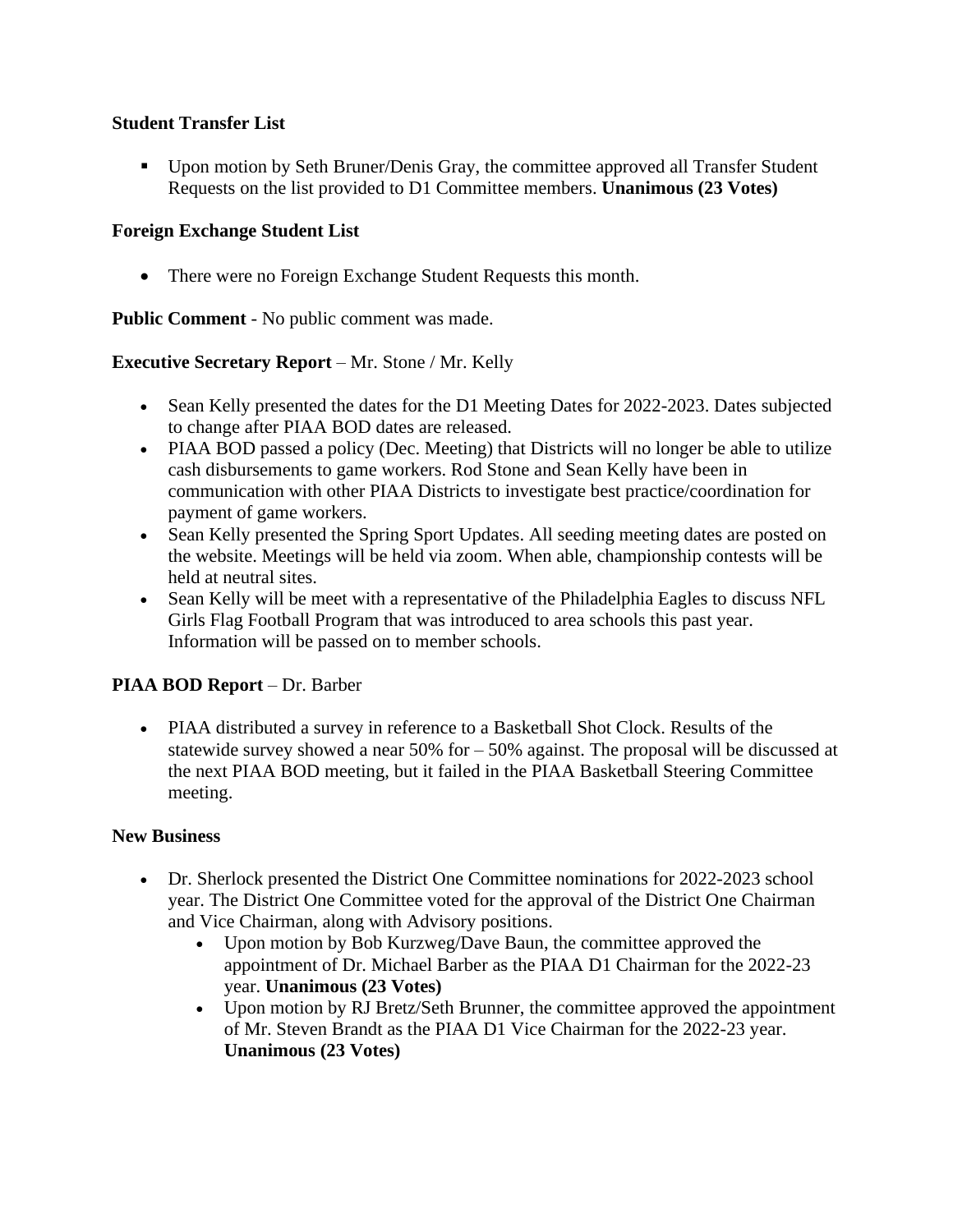- Upon motion by Susan Cornelius/Terri Fasano, the committee approved the appointment the following Advisory Committee Members for a two-year term 2022-2023 / 2023-2024 school year. **Unanimous (23 Votes)**
	- Women's Athletic Representative Danielle Turner
	- Female Parent Representative Vicky Zebley
	- Male Parent Representative David Baun
	- Middle School Representative Michael Heiland
	- Private School Representative Rebecca Flynn-Hensel
- Upon motion by RJ Bretz/Todd Vaccaro, the committee accepted the revised self-report submitted by Souderton HS concerning the use of an ineligible wrestler. **Unanimous (23 Votes).**
- Upon motion by Joe Derickson/Sue Cornelius, the committee accepted the Avon Grove Self-Report in reference to use of an ineligible girl's lacrosse player. Avon Grove was required to forfeit the contest. No further action was taken. **Unanimous. (23 Vote)**
- The PIAA D1 Human Resource Committee met at 12pm on May 11, 2022. The HR committee was chaired by Denis Gray. The HR committee presented their recommendation to the District One Committee to increase the salary of the PIAA D1 Executive Secretary, the Assistant Executive, the Treasurer, and the Recording Secretary by 5%. Additionally, the District One Committee approved an increase to the Charmain monthly stipend to \$750.00 and the Vice Chair BOD meeting stipend to \$175. Upon motion by Denis Gray/Lou Sudholz, the District One Committee approved the salary recommendation, effective July 1<sup>st</sup>. - Vote Yes-22- No-0 Abstain-1 (Barber).
- The PIAA D1 Operations Committee met at 11am on May 11, 2022. Sean Kelly and Rod Stone led discussion. The group held discussions on expenses and revenue, using Arbiter or Zebra Web for official assignments, investigate On-Line Ticketing, and the media policy, and increase of ticket prices at PIAA D1 playoff games. No action was taken on any item. The conversation on each item will continue throughout the summer and will be reviewed in August. The Operations Committee agenda items are listed below.
- Sean Kelly reviewed the Official's playoff fees for 2022-2023. An explanation of the rates on spread sheet to determine the official's fees was given. The 5% increase in officials' fees for next year was approved by the Committee at the March meeting.
- Upon motion by RJ Bretz/Todd Vaccaro, the committee approved the District One Playoff Qualifiers for 2022-2023 / 2023-2024. With the exception of basketball. PIAA will release the official basketball brackets in June. **Unanimous (23 Votes)**
- Upon motion by RJ Bretz/Todd Vaccaro, the committee approved the Regional Qualifiers for 2022-2023 / 2023-2024. Sean Kelly, in coordination with DXI and DXII will confirm all details. **Unanimous (23 Votes**)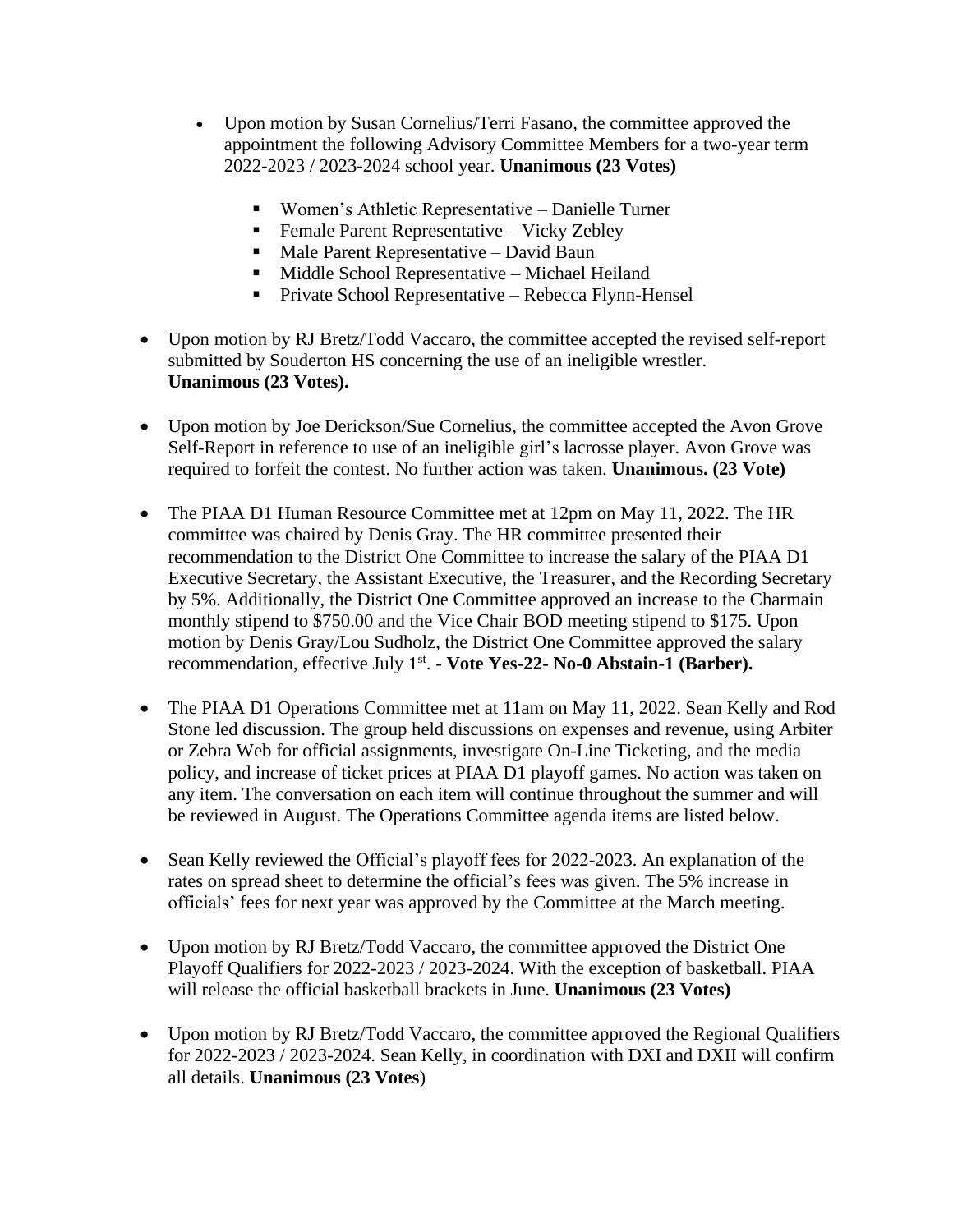- Upon motion by Tom Brady/Maureen Gregory, the committee approved the selection process for the assignment of Spring Officials to the District One and PIAA playoffs and championships. **Unanimous (23 Votes)**
- Upon motion by Bob Kurzweg/Sue Cornelius, the committee approved the PIAA Membership for Black Rock MS (LMSD). PIAA BOD will approve at the May meeting. **Unanimous (23 Votes)**

### **Old Business**

**Officials Report –** Tom Brady & Maureen Gregory. There were no items to bring to the committee this month.

**Middle School Report –** Mall Heiland. There were no items to bring to the committee this month.

## **Eligibility Document Review**

- The PIAA District 1 Committee conducted a Document Review on behalf of a student at **Lower Moreland High School** in reference to Article VI, Section 2C – Postseason Waiver Request. Upon motion by Joe Derickson/RJ Bretz, the committee approved the Postseason Waiver. **Unanimous (23 Votes)**
- The PIAA District 1 Committee conducted a Document Review on behalf of two student at **Gwynedd Mercy Academy** in reference to Article VI, Section 2C – Postseason Waiver Request. Upon motion by Joe Derickson/RJ Bretz, the committee approved the Postseason Waiver. **Unanimous (23 Votes)**
- The PIAA District 1 Committee conducted a Document Review on behalf of a student at Gwynedd Mercy Academy in reference to Article VI, Section 2C – Postseason Waiver Request. Upon motion by Joe Derickson/RJ Bretz, the committee approved the Postseason Waiver. **Unanimous (23 Votes)**
- The PIAA District 1 Committee conducted a Document Review on behalf of a student at **Pottsgrove High School** in reference to Article VI, Section 2C – Postseason Waiver Request. Upon motion by Mike Price/Sue Cornelius, the committee approved the Postseason Waiver. **Unanimous (23 Votes)**

**Eligibility Hearings -** There were no hearings conducted at this meeting.

**Adjournment -** Upon motion by Dee Cross/Sue Cornelius, the Committee approved the motion to adjourn at 12:00PM. **Unanimous (23 Votes)**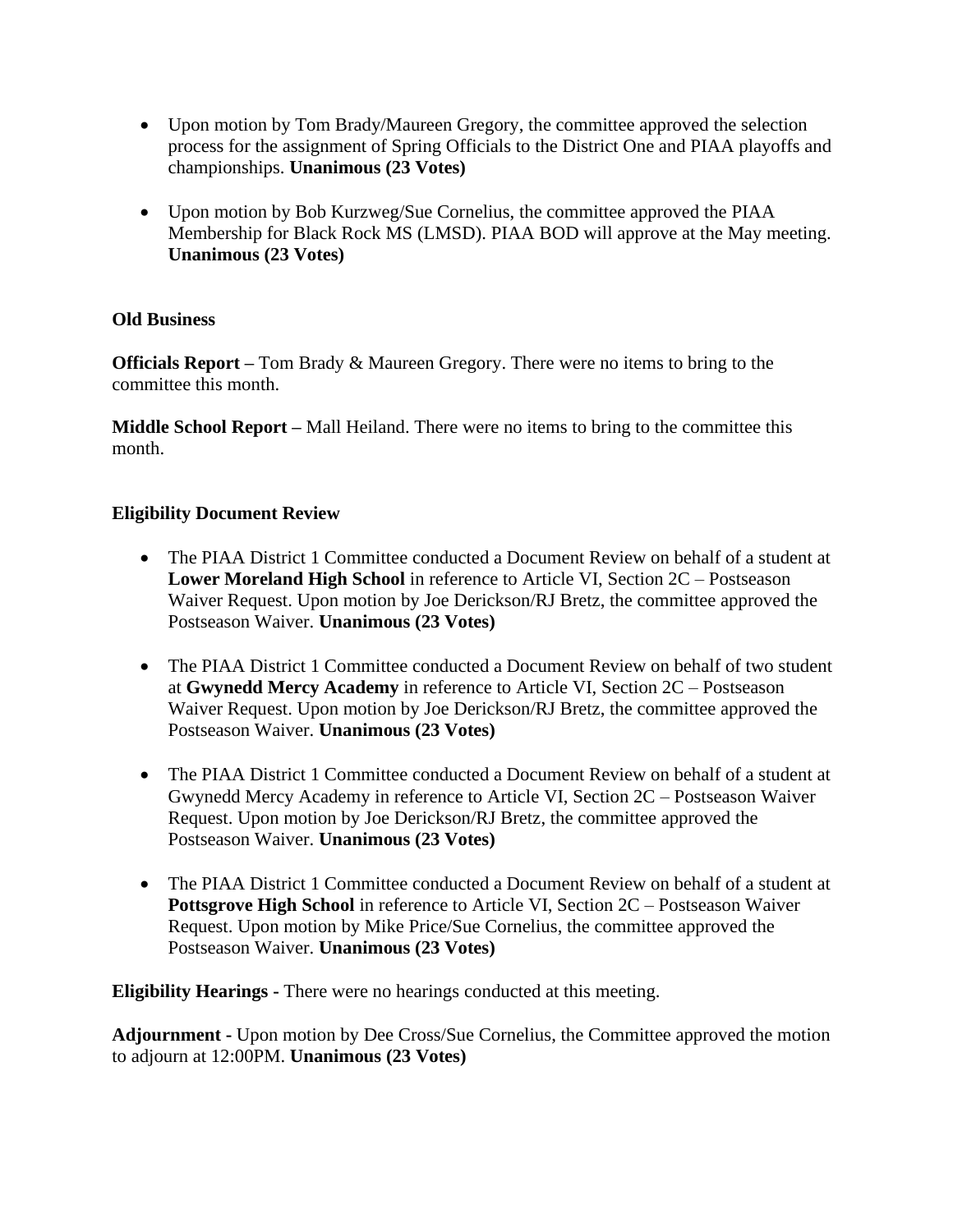The next meeting of the PIAA D1 Committee will be held on August 10, 2022 – 9am at the MCIU.

Respectfully submitted, SJK HF

#### **D1 OPERATIONS COMMITTEE**

Danielle Turner, Joe Derickson, Maddie Mulhall, Terri Fasano, Seth Brunner, Sue Cornelius, Mike Price, Bobby Kurzweg, Cindy Moss, RJ Bretz, Todd Vaccaro, Sylvia Kalazs, Nancy Monahan, Matt Heiland

#### **D1 HR COMMITTEE**

Denis Gray, Dave Baun, Dr. Jason Sherlock, Reggie Parks, Janet Columbro, Rap Curry, Lou Sudholz, John Creighton, Geoff Per, Dee Cross, Becky Flynn Hensel, Tom Brady, Maureen Gregory, Danielle Turner

## **Operations Committee Meeting Agenda and Discussion Items**

District One Office will explore the use of Online Ticket Sales for District One playoffs in 2022- 2023. Ticket Spicket and Hometown Ticket company will be reviewed. – No official action taken.

District One will recommend an increase ticket prices next school year from \$5 to \$7. If on-line ticketing is used, additional discussion will be needed to determine who will assume the cost of the "online ticket fee." – No official action taken.

Next school year, the disbursement of cash to pay game workers will not be permitted. The District One office is working to determine the proper process to pay game workers in a timely manner. – No official action taken.

The Operations Committee did have detailed discussion regarding the decline in revenue and the considerable increase in costs. The following overview of costs / expenses were provided:

- **Revenue Sports** (with inflated costs and rental fees)
	- o Swimming 2022 loss approx.  $(\$7500)$
	- $\circ$  Track 2021 loss approx. (\$11,250)
	- o Competitive Cheer 2022 loss approx.  $(\$4500)$
	- o Wrestling  $2022$  loss approx. (\$25,000)
- **Non-revenue Sports**
	- $\circ$  Cross Country 2021 Total expenses \$13,700
	- $\circ$  Golf 2021 Total expenses \$12,300
	- $\circ$  Tennis 2021 Total expenses \$5500